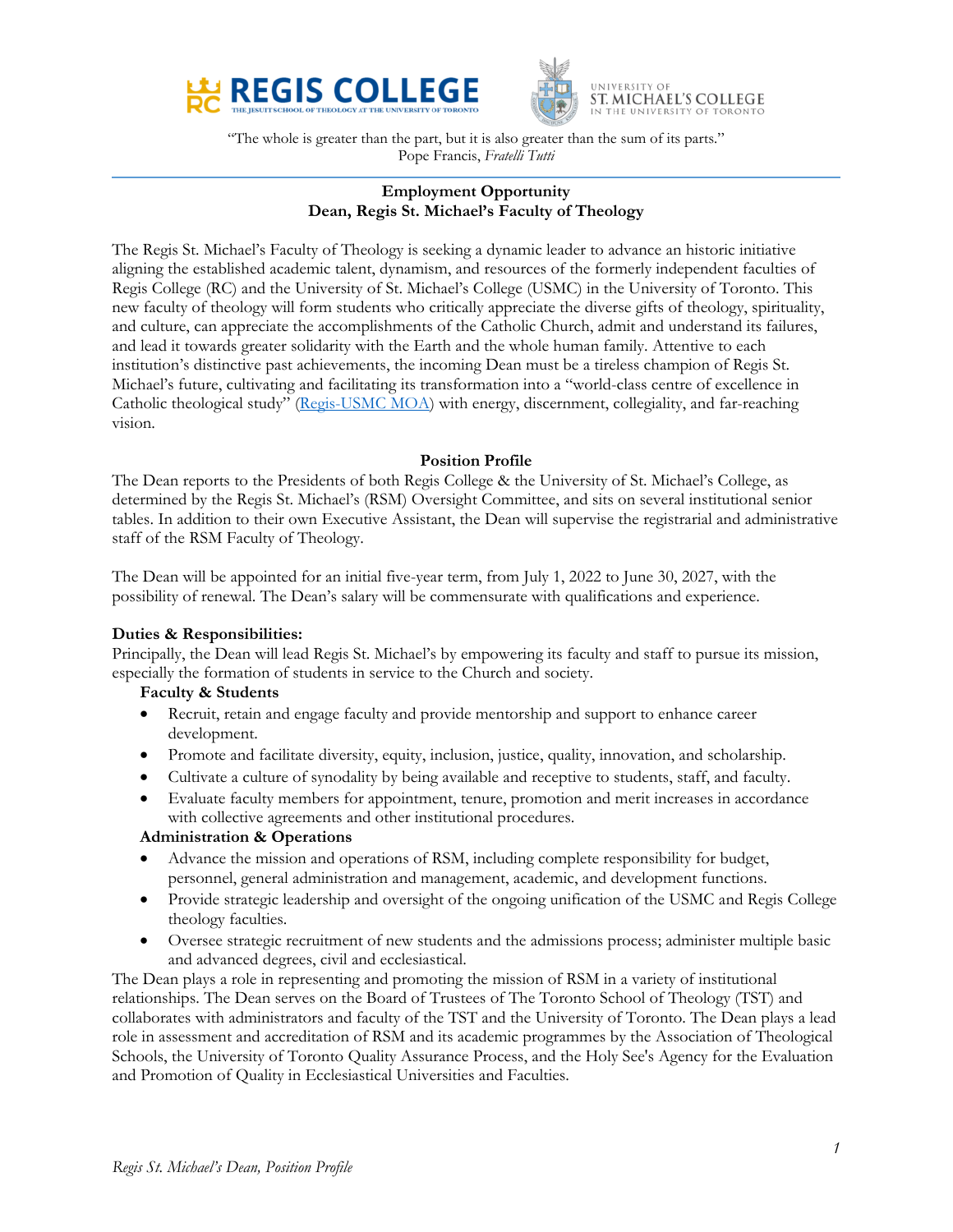



"The whole is greater than the part, but it is also greater than the sum of its parts." Pope Francis, *Fratelli Tutti*

As a valued member of the academic faculty, the Dean will teach at least one course per year, continue their research and scholarship, and participate in the supervision of Master's and Doctoral students, including service on related committees.

## **Qualifications:**

- Ph.D. or its equivalent in a theological field or a closely related field
- Credentials for appointment with tenure, including eligibility for appointment to the Graduate Centre for Theological Studies at the Toronto School of Theology
- Experience as an institution and relationship builder, with well-developed networks
- Thorough understanding and appreciation of the Catholic Church; familiarity with the character and requirements of the formation processes for diverse lay, ordained, and religious vocations, including formation for Jesuit priesthood
- Experience in ecumenical and interreligious contexts
- Strong written, verbal, and interpersonal communication skills
- Capacity to work with a wide variety of people with openness and transparency
- A spirit of collegiality and teamwork; the ability to build institutional morale
- Respect for degrees of confidentiality, as applicable in various circumstances
- Some knowledge of the French language is preferred.
- Preference may be given to candidates with experience within the Toronto School of Theology and/or the University of Toronto.
- Successful experience as a dean, associate dean, department chair, institute director, or other major leadership role an asset.

## **How to Apply:**

To apply, please submit (in MS Word or PDF format) your (i.) curriculum vitae, (ii.) cover letter, and (iii.) the names and contact information of three (3) references, to  $r_s$  [rsm.theology@utoronto.ca.](mailto:rsm.theology@utoronto.ca) The Search Committee will begin to review applications on March  $11<sup>th</sup>$ , 2022, and will continue to review applications until the position is filled.

We thank all applicants for their interest; only those selected for an interview will be contacted.

**Regis St. Michael's** is a Catholic graduate school of theology formed from the federation of Regis College and the University of St. Michael's College in Toronto, Canada, weaving together their respective Ignatian and Basilian charisms. The unified theologate is home to the Elliott Allen Institute for Theology and Ecology, the John M. Fraser Centre for Practical Theology, and the Metropolitan Andrey Sheptytsky Institute of Eastern Christian Studies. Click on the following links to learn more about [the Federation,](https://stmikes.utoronto.ca/regis) [Regis College,](https://regiscollege.ca/about/mission/) the [USMC Faculty of Theology,](https://stmikes.utoronto.ca/academics/faculty-of-theology/about-the-faculty-of-theology) and [St. Mike's 180](https://stmikes.utoronto.ca/stmikes180).

- o *Regis College and the University of St. Michael's College are strongly committed to diversity within their community and especially welcomes applications from racialized persons/persons of colour, women, Indigenous/Aboriginal people of North America, persons with disabilities, LGBTQ persons, people who take a religiously informed view of human experience, and others who may contribute to further diversification of ideas.*
- o *In compliance with the Accessibility for Ontarians with Disabilities Act (AODA) we will provide reasonable accommodations to individuals with disabilities. lf contacted for an interview, and accommodations are needed, please inform us at that time.*
- o *Employees must be fully vaccinated to be able to attend and perform duties on University premises as required, even if some or all of their duties can be performed remotely. To read about our process in reviewing Medical Exemptions please visit this [link.](https://stmikes.utoronto.ca/wp-content/uploads/2021/10/Guidelines-Requests-for-Medical-Exemption-Homewood-Health-Oct-2021.pdf)*